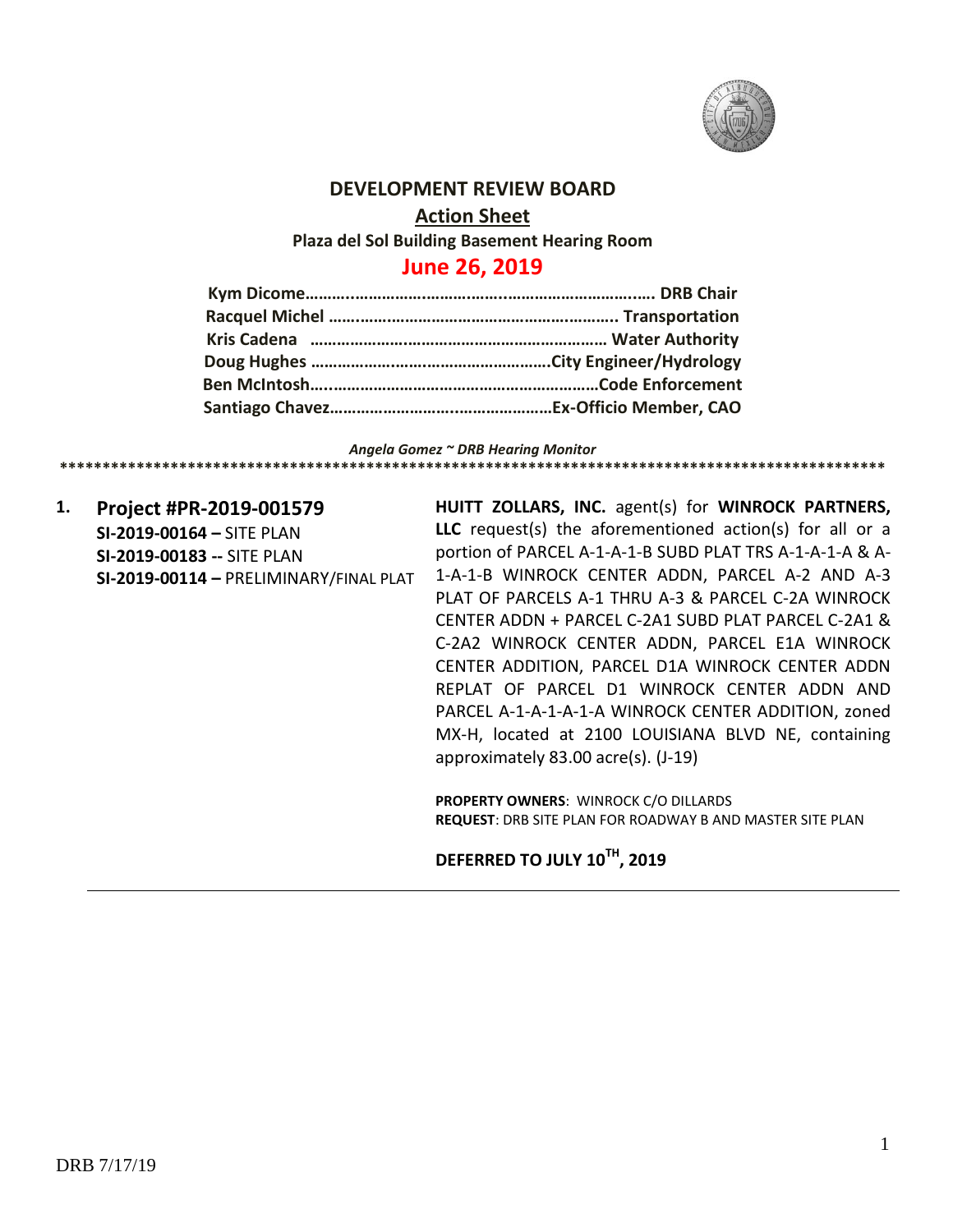| 2. | Project #PR-2019-002402<br>SD-2019-00111 - PRELIMINARY PLAT<br>SD-2019-00112 - VACATION OF PUBLIC<br><b>EASEMENT</b><br>SD-2019-00116 - FINAL PLAT                                                                                                                                                                                | <b>BOHANNAN</b><br><b>HUSTON</b><br>INC.<br>agent(s)<br>for<br><b>TITAN</b><br><b>DEVELOPMENT</b> request(s) the aforementioned action(s) for<br>all or a portion of TRACT 11 PLAT OF TRACTS 11 THRU 12<br><b>AVALON SUBDIVISION UNIT 5, zone</b><br>d NR-BP, located at the NEC of BLUEWATER RD NW and<br>98 <sup>TH</sup> STREET NW, containing approximately 16.6729 acre(s).<br>$(K-9)$                                                                                                                                                                                                                   |
|----|-----------------------------------------------------------------------------------------------------------------------------------------------------------------------------------------------------------------------------------------------------------------------------------------------------------------------------------|---------------------------------------------------------------------------------------------------------------------------------------------------------------------------------------------------------------------------------------------------------------------------------------------------------------------------------------------------------------------------------------------------------------------------------------------------------------------------------------------------------------------------------------------------------------------------------------------------------------|
|    |                                                                                                                                                                                                                                                                                                                                   | PROPERTY OWNERS: 98 <sup>th</sup> AND 1-40 LAND LLC<br>REQUEST: VACATE A PUBLIC UTLITY EASEMENT AND REPLAT INTO TWO<br><b>TRACTS</b>                                                                                                                                                                                                                                                                                                                                                                                                                                                                          |
|    |                                                                                                                                                                                                                                                                                                                                   | DEFERRED TO JULY 10TH, 2019                                                                                                                                                                                                                                                                                                                                                                                                                                                                                                                                                                                   |
| 3. | Project #PR-2019-002485<br>SD-2019-00110 - VACATION OF PUBLIC<br>RIGHT OF WAY                                                                                                                                                                                                                                                     | <b>WILSON &amp; COMPANY</b> agent(s) for APS request(s) the<br>aforementioned action(s) for all or a portion of SAN MATEO<br>PLACE located south of CUTLER AVE NE and north of I-40,<br>containing approximately 15,489 SF/.3638 acre(s). (K-9)<br>PROPERTY OWNERS: CITY OF ALBUQUERQUE<br>REQUEST: VACATION OF A PORTION OF SAN MATEO PL NE R/W<br>DEFERRED TO JULY 10TH, 2019                                                                                                                                                                                                                               |
| 4. | Project #PR-2018-001996<br>(1010401, 1004404)<br>SD-2019-00028 - AMENDMENT TO<br>PRELIMINARY PLAT<br><b>SD-2019-00023 - VACATION OF</b><br>TEMPORARY PUBLIC ROADWAY<br><b>EASEMENT</b><br><b>SD-2019-00030 - VACATION OF A PUBLIC</b><br><b>WATER EASEMENT</b><br><b>SD-2019-00031 - VACATION OF A PUBLIC</b><br>ROADWAY EASEMENT | PRICE LAND AND DEVELOPMENT GROUP agent(s) for PV<br>TRAILS ALBUQUERQUE, LLC request(s) the aforementioned<br>action(s) for all or a portion of TRACT H, DURANGO UNIT 1<br>(AKA DURANGO UNITS 3A & 3B), zoned R-1D, located on<br>WOODMONT AVE between RAINBOW AVE and PASEO DEL<br>NORTE BLVD, containing approximately 18.83 acre(s). (C-9)<br>[Deferred from 2/13/19, 2/27/19, 3/20/19, 3/27/19, 4/10/19, 5/8/19, 6/5/19]<br>PROPERTY OWNERS: PV TRAILS ALBUQUERQUE LLC<br>REQUEST: AMEND PRELIMINARY PLAT FOR 35 RESIDENTIAL LOTS AND 1<br><b>TRACT</b><br>DEFERRED TO JULY 24TH AT THE APPLICANTS REQUEST |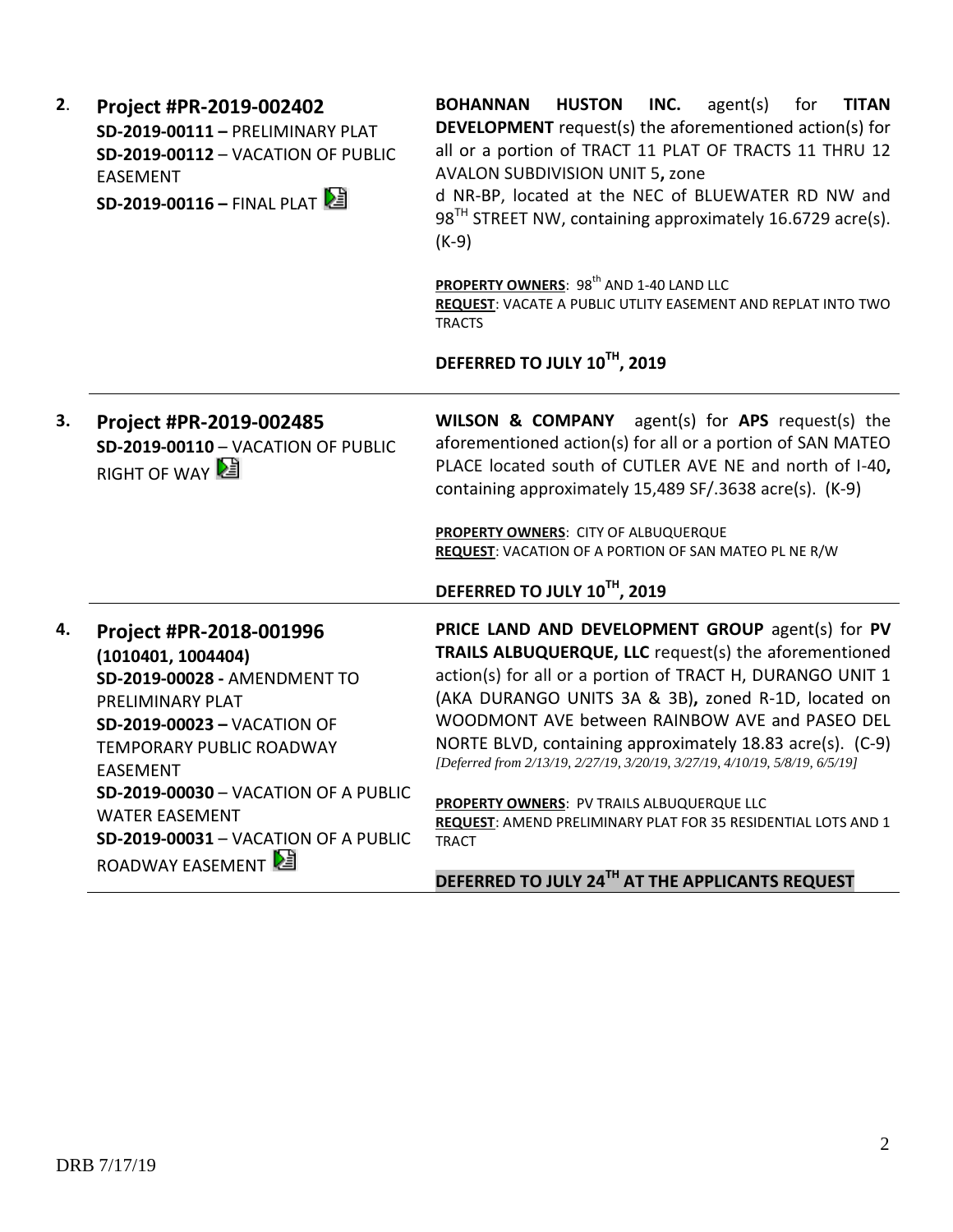| 5. | Project #PR-2018-001996<br>(1010401, 1004404)<br>SD-2019-00024 - PRELIMINARY PLAT<br>VA-2019-00032 - TEMPORARY DEFERRAL<br>OF SIDEWALK<br>VA-2019-00031 - SIDEWALK WAIVER<br>SD-2019-00029 - VACATION OF PUBLIC<br>ROADWAY EASEMENT<br><b>SD-2019-00025 - VACATION OF A PUBLIC</b><br>WATER AND SANITARY SEWER EASEMENT | PRICE LAND AND DEVELOPMENT GROUP agent(s) for PV<br><b>TRAILS ALBUQUERQUE, LLC</b> request(s) the aforementioned<br>action(s) for all or a portion of TRACT H, DURANGO UNIT 1<br>(AKA DURANGO UNITS 4 & 5), zoned R-1D, located on<br>WOODMONT AVE between RAINBOW AVE and PASEO DEL<br>NORTE BLVD, containing approximately 11.32 acre(s). (C-9)<br>[Deferred from 2/13/19, 2/27/19, 3/20/19, 3/27/19, 4/10/19, 5/8/19, 6/5/19]<br>PROPERTY OWNERS: PV TRAILS ALBUQUERQUE LLC<br><b>REQUEST: PRELIMINARY PLAT FOR 39 RESIDENTIAL LOTS</b> |
|----|-------------------------------------------------------------------------------------------------------------------------------------------------------------------------------------------------------------------------------------------------------------------------------------------------------------------------|--------------------------------------------------------------------------------------------------------------------------------------------------------------------------------------------------------------------------------------------------------------------------------------------------------------------------------------------------------------------------------------------------------------------------------------------------------------------------------------------------------------------------------------------|
|    |                                                                                                                                                                                                                                                                                                                         | DEFERRED TO JULY 24TH AT THE APPLICANTS REQUEST                                                                                                                                                                                                                                                                                                                                                                                                                                                                                            |
| 6. | Project #PR-2018-001991<br>(1004404)<br><b>SD-2019-00026 - PRELIMINARY PLAT</b><br>VA-2019-00033 - TEMPORARY DEFERRAL<br>OF SIDEWALK<br><b>SD-2019-0027 - VACATION OF</b><br><b>TEMPORARY PUBLIC DRAINAGE</b><br><b>EASEMENT</b>                                                                                        | PRICE LAND AND DEVELOPMENT GROUP agent(s) for PV<br><b>TRAILS ALBUQUERQUE, LLC</b> request(s) the aforementioned<br>action(s) for all or a portion of TRACT 6 BULK LAND PLAT OF<br>THE TRAILS UNIT 3A & TRACT C CORRECTION PLAT OF<br>VALLE PRADO UNIT 3 (AKA VALLE PRADO UNITS 4 & 5),<br>zoned R-1D, located on WOODMONT AVE between<br>RAINBOW AVE and PASEO DEL NORTE BLVD, containing<br>approximately 15.52 acre(s). $(C-9)$ [Deferred from 2/13/19, 3/6/19,                                                                         |
|    |                                                                                                                                                                                                                                                                                                                         | 3/20/19, 3/27/19, 4/10/19, 5/8/19, 6/5/19]                                                                                                                                                                                                                                                                                                                                                                                                                                                                                                 |

# **DEFERRED TO JULY 24TH AT THE APPLICANTS REQUEST**

## *MINOR CASES*

| 7. | Project #PR-2019-002331                          | DESIGN PLUS LLC agent(s) for PACIFICAP PROPERTIES                                                                                                                                                                                                                                                             |
|----|--------------------------------------------------|---------------------------------------------------------------------------------------------------------------------------------------------------------------------------------------------------------------------------------------------------------------------------------------------------------------|
|    | SD-2019-00108 - PRELIMINARY/FINAL<br><b>PLAT</b> | request(s) the aforementioned action(s) for all or a portion<br>of LOTS 2-7 BLOCK 6 TRACTION PARK AND CITY ELECTRIC<br>ADDITION, zoned MX-M, located on CENTRAL AVENUE SW<br>north of NEW YORK AVE SW and west of CLAYTON ST SW,<br>containing approximately 1.1483 acre(s). (J-12) [Deferred from<br>6/5/191 |
|    |                                                  | <b>PROPERTY OWNERS: VILLAGE LIMITED PARTNERSHIP</b>                                                                                                                                                                                                                                                           |

**REQUEST**: CONSOLIDATE 6 LOTS INTO 1

**DEFERRED TO JULY 10TH AT THE APPLICANTS REQUEST**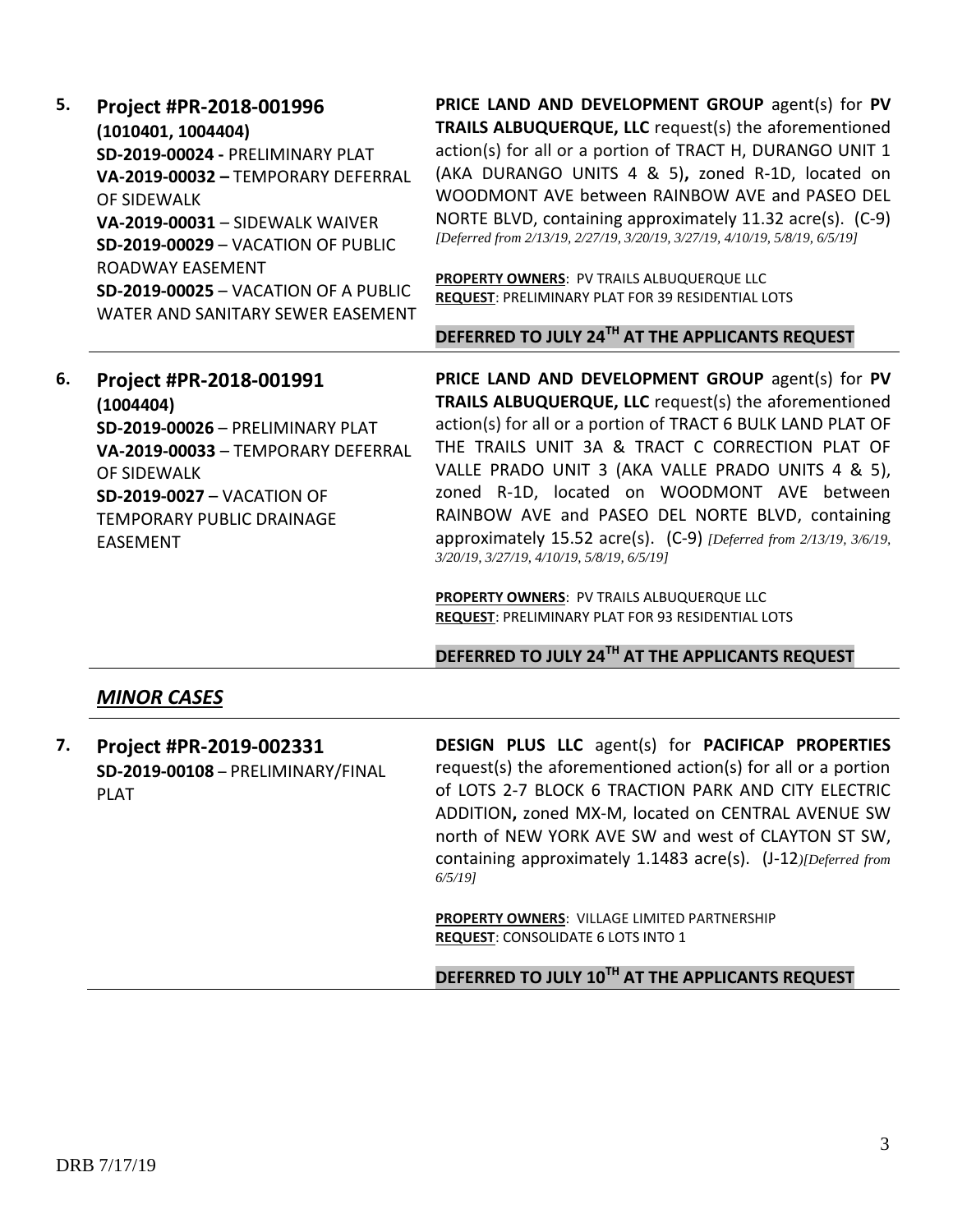**8. Project #PR-2019-002452 SD-2019-00117** – PRELIMINARY/FINAL PLAT<sup>D</sup>

**CSI – CARTESIAN SURVEYS, INC.** agent(s) for **DAVID MARISCO** request(s) the aforementioned action(s) for all or a portion of LOT C BLOCK 25 OF THE REPLAT OF LOTS 5A, 5B, 6A & 6B AND THE N1/2 OF LOTS 7A & 7B BLOCK 25, EMIL MANN ADDITION**,** zoned RM-L, located at 509 CHARLESTON ST SE north of SOUTHERN BLVD NE and east of GROVE ST NE, containing approximately 0.3115 acre(s). (L-19)

**PROPERTY OWNERS**: MARSICO DAVID & RITA **REQUEST**: SUBDIVIDE ONE LOT INTO 2 LOTS

**IN THE MATTER OF THE AFOREMENTIONED APPLICATION, BEING IN COMPLIANCE WITH ALL APPLICABLE REQUIREMENTS OF THE DPM AND THE IDO, THE DRB HAS** *APPROVED* **THE PRELIMINARY/FINAL PLAT.** 

### *SKETCH PLAT*

**9. Project #PR-2019-002543 PS-2019-00048- SKETCH PLAT N.M. ZONING** agent(s) for **FRANK CHAVEZ** request(s) the aforementioned action(s) for all or a portion of the N/S ALLEY between  $4^{TH}$  AND  $5^{TH}$  STREET NE off CONSTITUTION AVE NE. (J-14) **PROPERTY OWNERS**: NEW MEXICO BEEF JERKY PROPERTY LLC

**REQUEST**: PROPOSED VACATION OF AN ALLEY

**THE SKETCH PLAT WAS REVIEWED AND COMMENTS WERE PROVIDED**

**10. Project #PR-2019-002544 (1001620) PS-2019-00050**- SKETCH PLAT DJ

**HIGH MESA CONSULTING GROUP** agent(s) for **CITY OF ALBUQUERQUE - DMD & CULTURAL SERVICES** request(s) the aforementioned action(s) for all or a portion of REPLAT OF BLOCKS 2 + 3 LOMA VERDE SUBDIVISION AND GROVE ST NE, zoned MX-M, located on CENTRAL AV NE between SAN PABLO ST NE AND CHARLESTON ST NE, containing approximately 4.7928 acre(s). (K-19)

**PROPERTY OWNERS**: CITY OF ALBUQUERQUE **REQUEST**: PROPOSED VACATION AND REPLAT

**THE SKETCH PLAT WAS REVIEWED AND COMMENTS WERE PROVIDED**